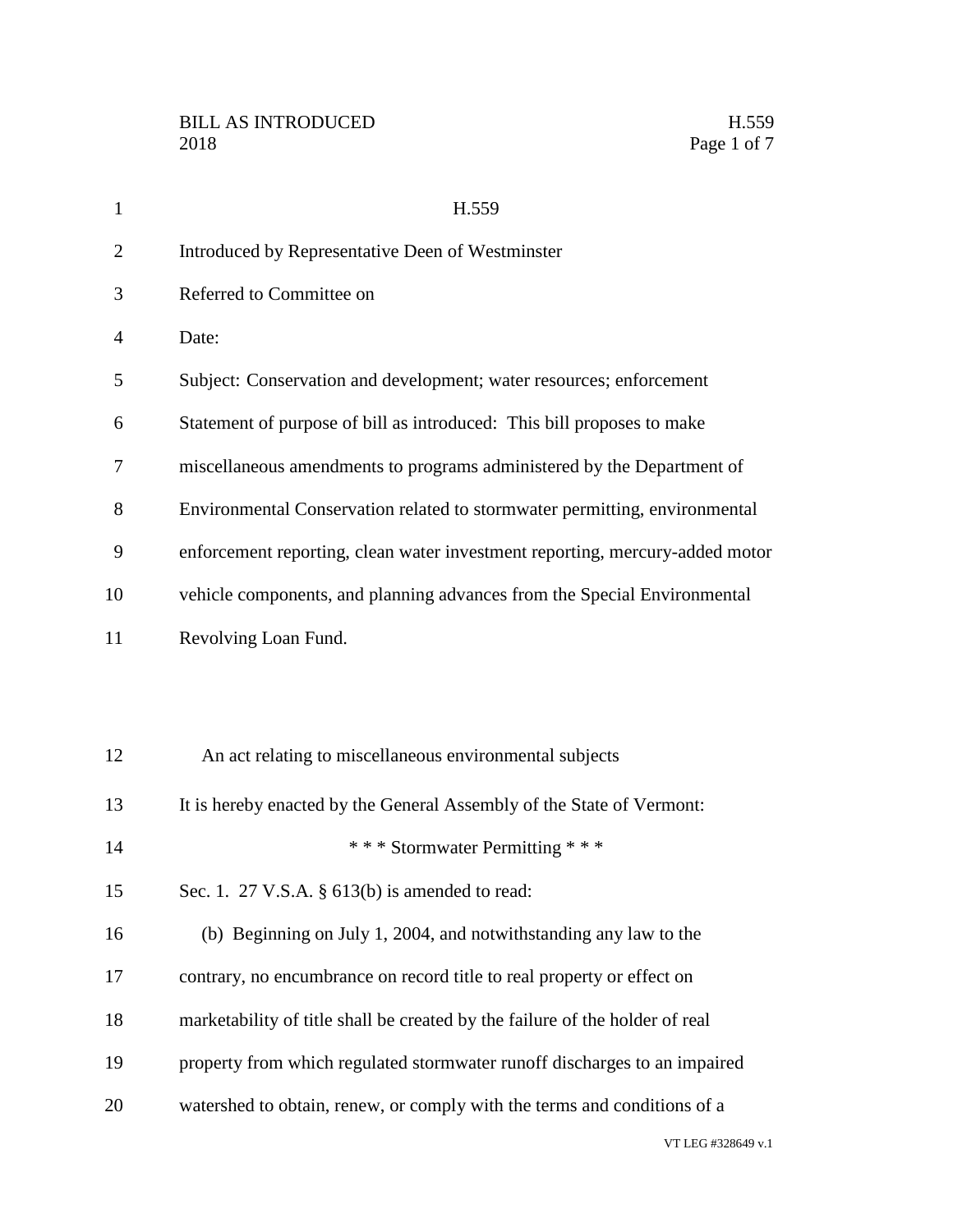| $\mathbf{1}$   | pretransition stormwater discharge permit for a conveyance or refinancing,           |
|----------------|--------------------------------------------------------------------------------------|
| $\overline{2}$ | provided that such holder:                                                           |
| 3              | (1) provides a notice of deferral of permit to the Secretary of Natural              |
| $\overline{4}$ | Resources with a property description, the identity of the impaired watershed,       |
| 5              | the permit number of any expired pretransition stormwater discharge permit           |
| 6              | covering the property, and such other information as the Secretary may               |
| 7              | require; and                                                                         |
| 8              | (2) records in the land records a notice indicating, in an appropriate form          |
| 9              | to be determined by the Secretary of Natural Resources, that at the time of          |
| 10             | establishment of a general permit in the impaired watershed where the real           |
| 11             | property is located, but not later than June 30, 2018 on or before December 31,      |
| 12             | $2018$ , the mortgagor (in the case of a refinancing) or the grantee (in the case of |
| 13             | a conveyance) shall be subject to all applicable requirements of the water           |
| 14             | quality remediation plan, TMDL, or watershed improvement permit                      |
| 15             | established under 10 V.S.A. chapter 47.                                              |
| 16             | Sec. 2. 2012 Acts and Resolves No. 91, Sec. 3, as amended by 2016 Acts and           |
| 17             | Resolves No. 73, Sec. 1, is further amended to read:                                 |
| 18             | Sec. 3. REPEAL                                                                       |
| 19             | 27 V.S.A. § 613 (stormwater discharges during transition period;                     |
| 20             | encumbrance on title) shall be repealed on June 30, 2018 December 31, 2018.          |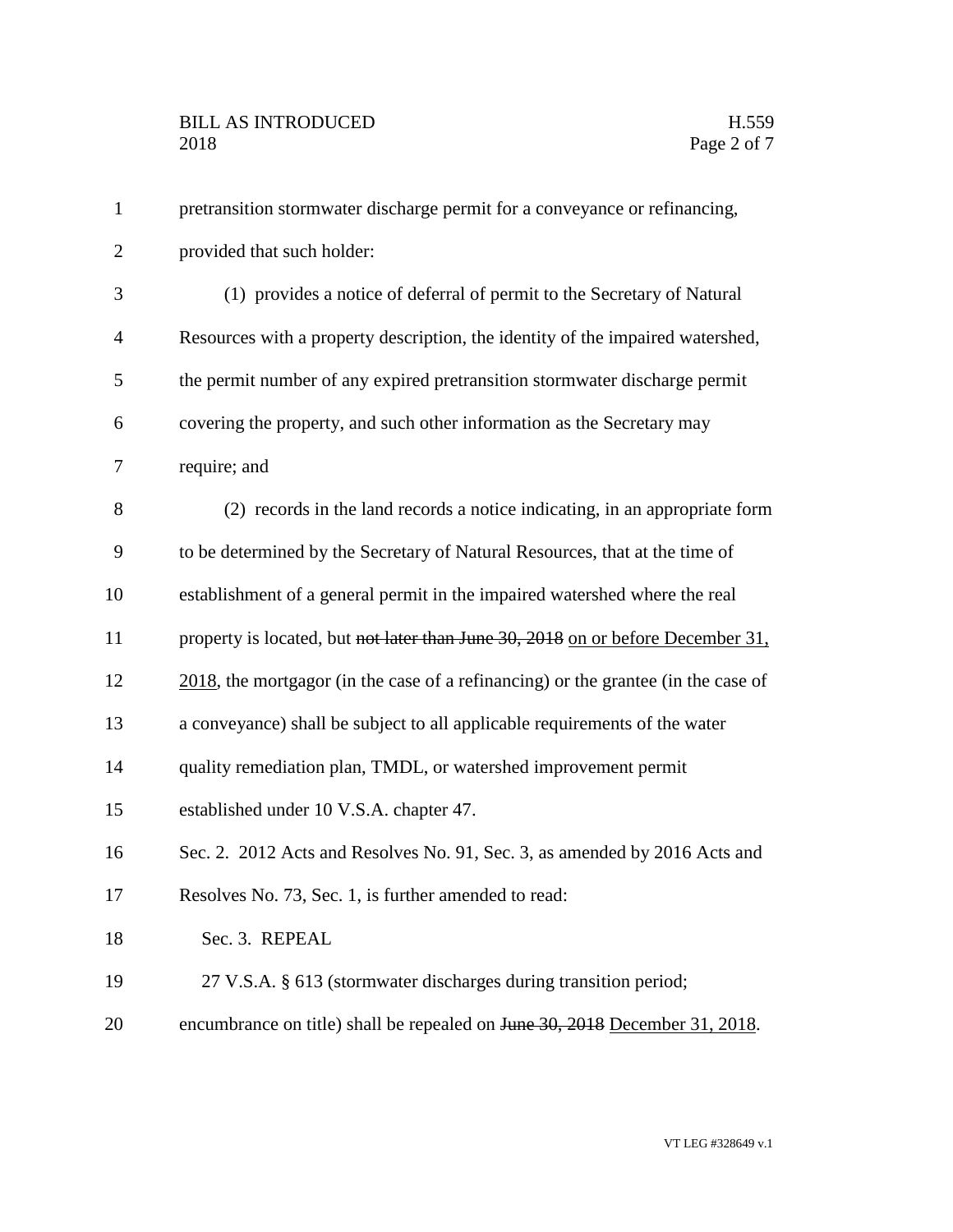| $\mathbf{1}$   | *** Environmental Enforcement Report ***                                              |
|----------------|---------------------------------------------------------------------------------------|
| $\overline{2}$ | Sec. 3. 10 V.S.A. § 8017 is amended to read:                                          |
| 3              | § 8017. ANNUAL REPORT                                                                 |
| $\overline{4}$ | The Secretary and the Attorney General shall report annually to the                   |
| 5              | President Pro Tempore of the Senate, the Speaker of the House, the House              |
| 6              | Committee on Fish, Wildlife and Water Resources Natural Resources, Fish and           |
| 7              | Wildlife, and the Senate and House Committees Committee on Natural                    |
| 8              | Resources and Energy. The report shall be filed no later than January 15 on or        |
| 9              | before February 15, on the enforcement actions taken under this chapter, and          |
| 10             | on the status of citizen complaints about environmental problems in the State.        |
| 11             | The report shall describe, at a minimum, the number of violations, the actions        |
| 12             | taken, disposition of cases, the amount of penalties collected, and the cost of       |
| 13             | administering the enforcement program. The provisions of $2 \text{ V.S.A.} \$ $20(d)$ |
| 14             | (expiration of required reports) shall not apply to the report to be made under       |
| 15             | this section.                                                                         |
| 16             | * * * Clean Water Investment Report * * *                                             |
| 17             | Sec. 4. 10 V.S.A. § 1389a(a) is amended to read:                                      |
| 18             | (a) Beginning on January 15, 2017, and annually thereafter, the Secretary             |
| 19             | of Administration shall publish the Clean Water Investment Report. The                |
| 20             | Report shall summarize all investments, including their cost-effectiveness,           |
| 21             | made by the Clean Water Fund Board and other State agencies for clean water           |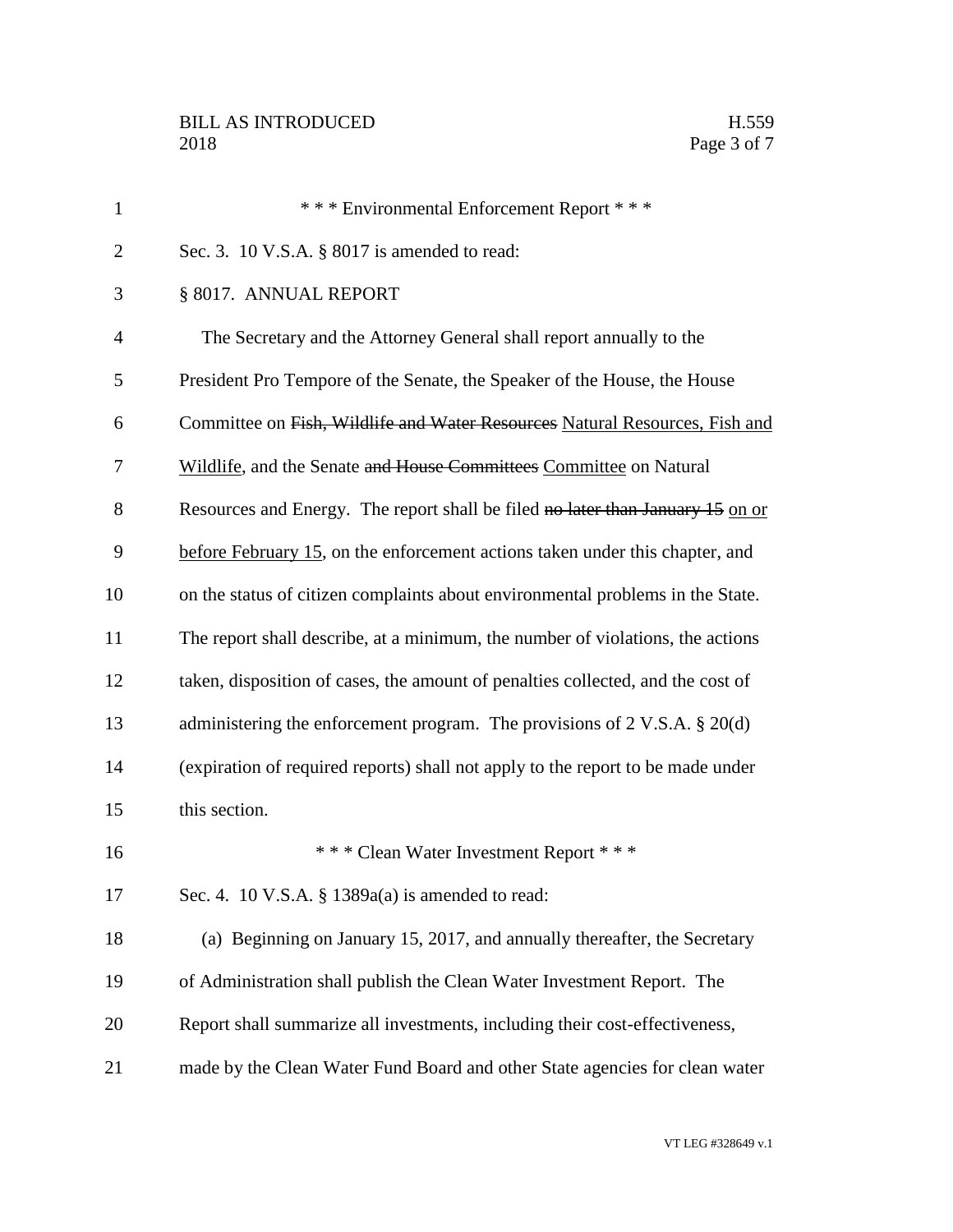| 1              | restoration over the prior ealendar fiscal year. The Report shall include        |
|----------------|----------------------------------------------------------------------------------|
| $\overline{2}$ | expenditures from the Clean Water Fund, the General Fund, the Transportation     |
| 3              | Fund, and any other State expenditures for clean water restoration, regardless   |
| 4              | of funding source.                                                               |
| 5              | *** Mercury-Added Motor Vehicle Components ***                                   |
| 6              | Sec. 5. 10 V.S.A. § 7108 is added to read:                                       |
| 7              | § 7108. MERCURY-ADDED MOTOR VEHICLE COMPONENTS                                   |
| 8              | (a) Applicability. This section applies to:                                      |
| 9              | (1) a motor vehicle recycler or scrap metal recycling facility in the            |
| 10             | State; and                                                                       |
| 11             | (2) a manufacturer of motor vehicles sold in this State.                         |
| 12             | (b) Mercury-added switch removal requirements. A motor vehicle recycler          |
| 13             | that accepts end-of-life motor vehicles shall remove mercury-added vehicle       |
| 14             | switches prior to crushing, shredding, or other scrap metal processing and prior |
| 15             | to conveying for crushing, shredding, or other scrap metal processing.           |
| 16             | (1) Motor vehicle recyclers shall maintain a log sheet of switches               |
| 17             | removed from end-of-life motor vehicles and shall provide such log to the        |
| 18             | Agency annually or upon request of the Agency.                                   |
| 19             | (2) Switches, including switches encased in light or brake assemblies,           |
| 20             | shall be collected, stored, transported, and handled in accordance with all      |
| 21             | applicable State and federal laws.                                               |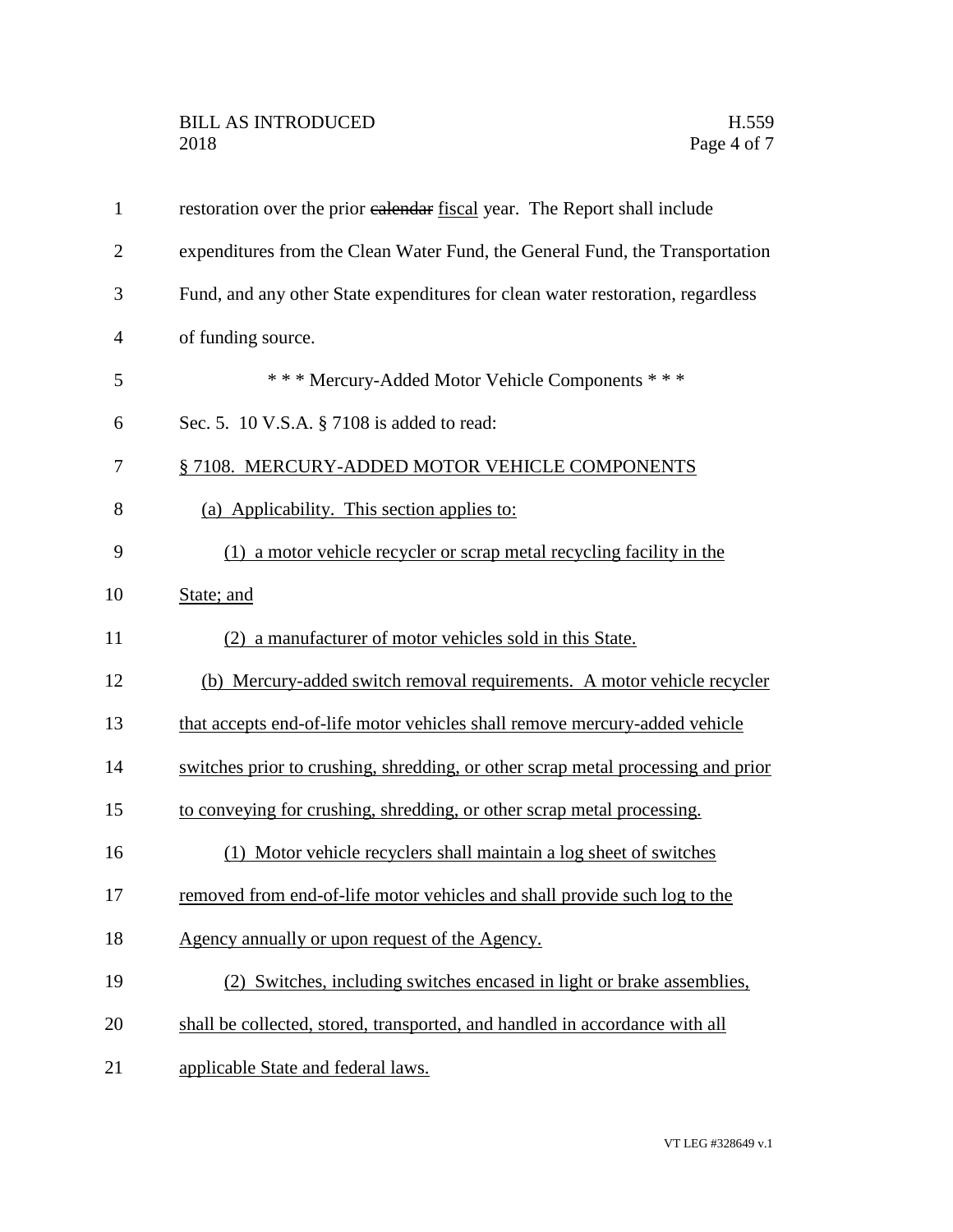## BILL AS INTRODUCED H.559 2018 Page 5 of 7

| $\mathbf{1}$   | (c) Manufacturer mercury-added switch recovery program. A                        |
|----------------|----------------------------------------------------------------------------------|
| $\overline{2}$ | manufacturer of vehicles sold in this State, individually or as part of a group, |
| 3              | shall implement a mercury-added vehicle switch recovery program that             |
| $\overline{4}$ | includes the following:                                                          |
| 5              | (1) educational material to assist motor vehicle recyclers in identifying        |
| 6              | mercury-added vehicle switches and safely removing, properly handling, and       |
| 7              | storing switches;                                                                |
| 8              | (2) storage containers provided at no cost to all motor vehicle recyclers        |
| 9              | identified by the Agency, suitable for the safe storage of switches, including   |
| 10             | switches encased in light or brake assemblies;                                   |
| 11             | (3) collection, packaging, shipping, and recycling of mercury-added              |
| 12             | switches, including switches encased in light or brake assemblies, provided to   |
| 13             | all motor vehicle recyclers at no cost and that comply with all applicable State |
| 14             | and federal laws; and                                                            |
| 15             | (4) a report on or before December 1 annually to the Agency that                 |
| 16             | includes the total number of mercury-added switches recovered in the program,    |
| 17             | the names of the motor vehicle recyclers and the number of switches removed      |
| 18             | from each, and the total amount of mercury collected during the previous 12-     |
| 19             | month period.                                                                    |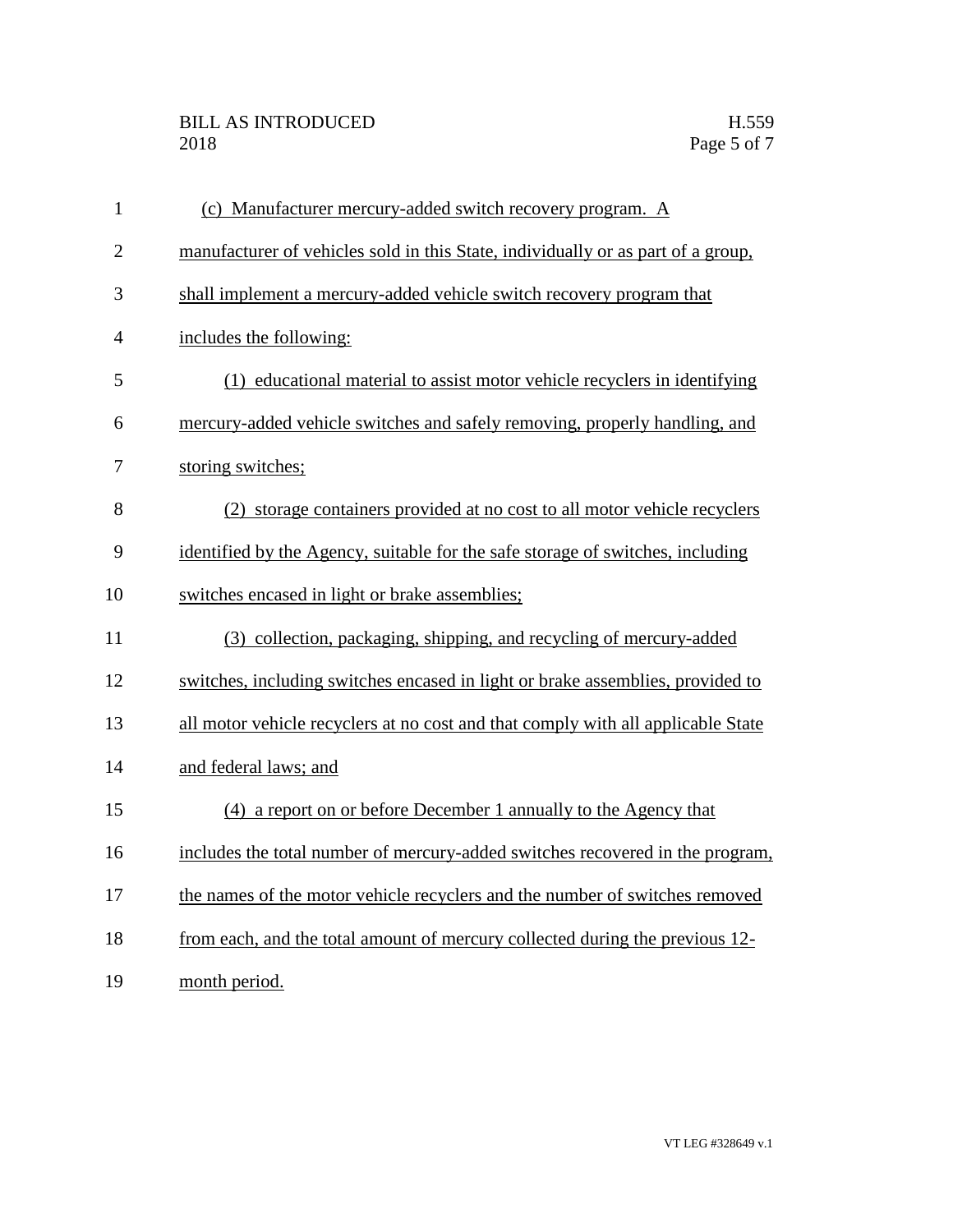| $\mathbf{1}$   | (d) Agency responsibility.                                                     |
|----------------|--------------------------------------------------------------------------------|
| $\overline{2}$ | (1) The Agency shall provide workshops and other training to motor             |
| 3              | vehicle recyclers to inform them of the requirements of this section.          |
| $\overline{4}$ | (2) The Agency may develop, by procedure, exemptions of certain                |
| 5              | mercury-added vehicle switches and other components from the requirements      |
| 6              | of this section, including mercury-added switches that are inaccessible due to |
| 7              | motor vehicle damage and anti-lock brake switches in certain motor vehicle     |
| 8              | types that are difficult or labor-intensive to remove.                         |
| 9              | Sec. 6. APPLICATION OF ENACTMENT                                               |
| 10             | On December 31, 2017, the former 10 V.S.A. § 7108, requiring establishing      |
| 11             | mercury-added vehicle component requirements, as established by 2006 Acts      |
| 12             | and Resolves No. 117, was repealed. Sec. 5 of this act reenacts 10 V.S.A.      |
| 13             | § 7108 in substantially the same form as the section was enacted by 2006 Acts  |
| 14             | and Resolves No. 117. Notwithstanding the requirements of 1 V.S.A. § 214,      |
| 15             | the requirements of 10 V.S.A. § 7108 as enacted by Sec. 5 of this act shall    |
| 16             | apply retroactively to December 31, 2017 and shall be implemented              |
| 17             | prospectively from that date.                                                  |
| 18             | Sec. 7. REPEAL OF MERCURY-ADDED MOTOR VEHICLE                                  |
| 19             | <b>COMPONENT REQUIREMENTS</b>                                                  |
| 20             | 10 V.S.A. § 7108 (mercury-added vehicle component requirements) shall          |
| 21             | be repealed on January 15, 2022.                                               |
|                |                                                                                |